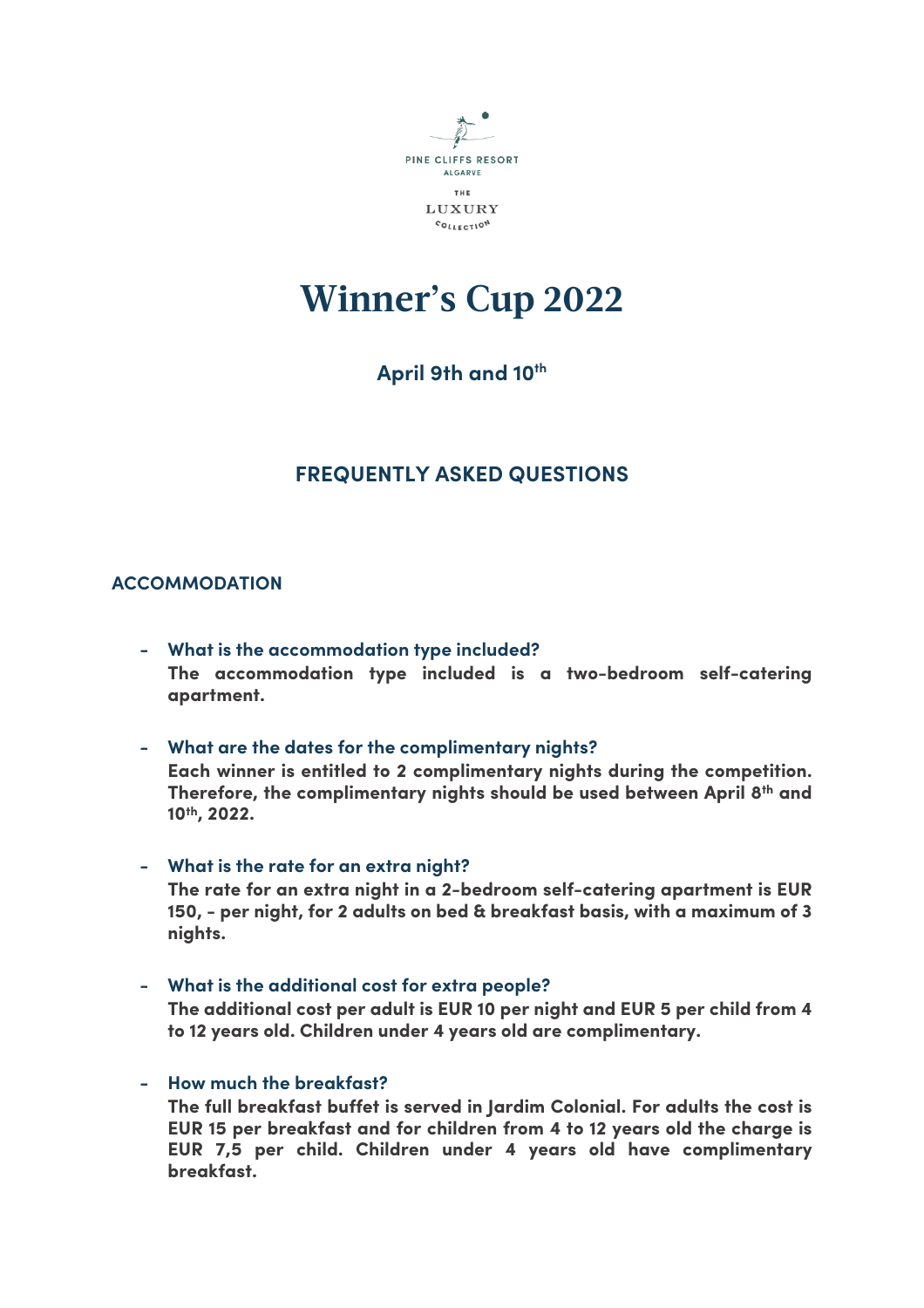## **- What is the maximum capacity per apartment?**

**The maximum capacity in the 2-bedroom apartment in existing bedding is 5 adults or 4 adults + 2 children up to 12 years old. The bed configuration in a 2-bedroom apartment is: 1 queen bed, 2 single beds and 1 sofa bed. Note that the sofa bed in the living room accommodates 2 children or 1 adult.**

# **- What is the cancellation policy for the accommodation bookings?**

**Should you need to cancel your reservation, in part or totally, the following rules will apply: prior to arrival, we will accept the cancellation without any cancellation fee if cancelled up to 2 days before date of arrival. If you cancel within 2 days prior to the arrival or if you fail to arrive (no-show) a cancellation fee will apply equally to 100% of the amount of first night. After check-in, should you need to cancel part of your stay a cancellation fee will apply equal to 75% of the cancelled stay period.**

### **- Where do I check-in?**

**For logistical reasons we recommend you check-in at the reception of the Pine Cliffs Hotel.**

### **- How do I book a transfer?**

**Please arrange a transfer from Faro airport to the hotel with our concierge directly via Concierge.Algarve@luxurycollection.com. The cost is approximately EUR 65 per way. The transfer has a limit of 4 people.**

### **CHILDREN PROGRAM**

#### **- Are there children's activities?**

**At Porto Pirata we organize a minigolf competition on Saturday 9th and Sunday 10th from 10:00 AM till 4:00 PM. The cost to participate is EUR 6 per adult or child and the amount is totally donated to Somos Mais solidarity project. The prize ceremony will be held on Sunday at 4:30 PM at the Porto Pirata reception.**

- **1st place: Margherita (Luxury Collection) backpack**
- **2nd place: Children's polo**
- **3rd place: Pine Cliffs Resort cap**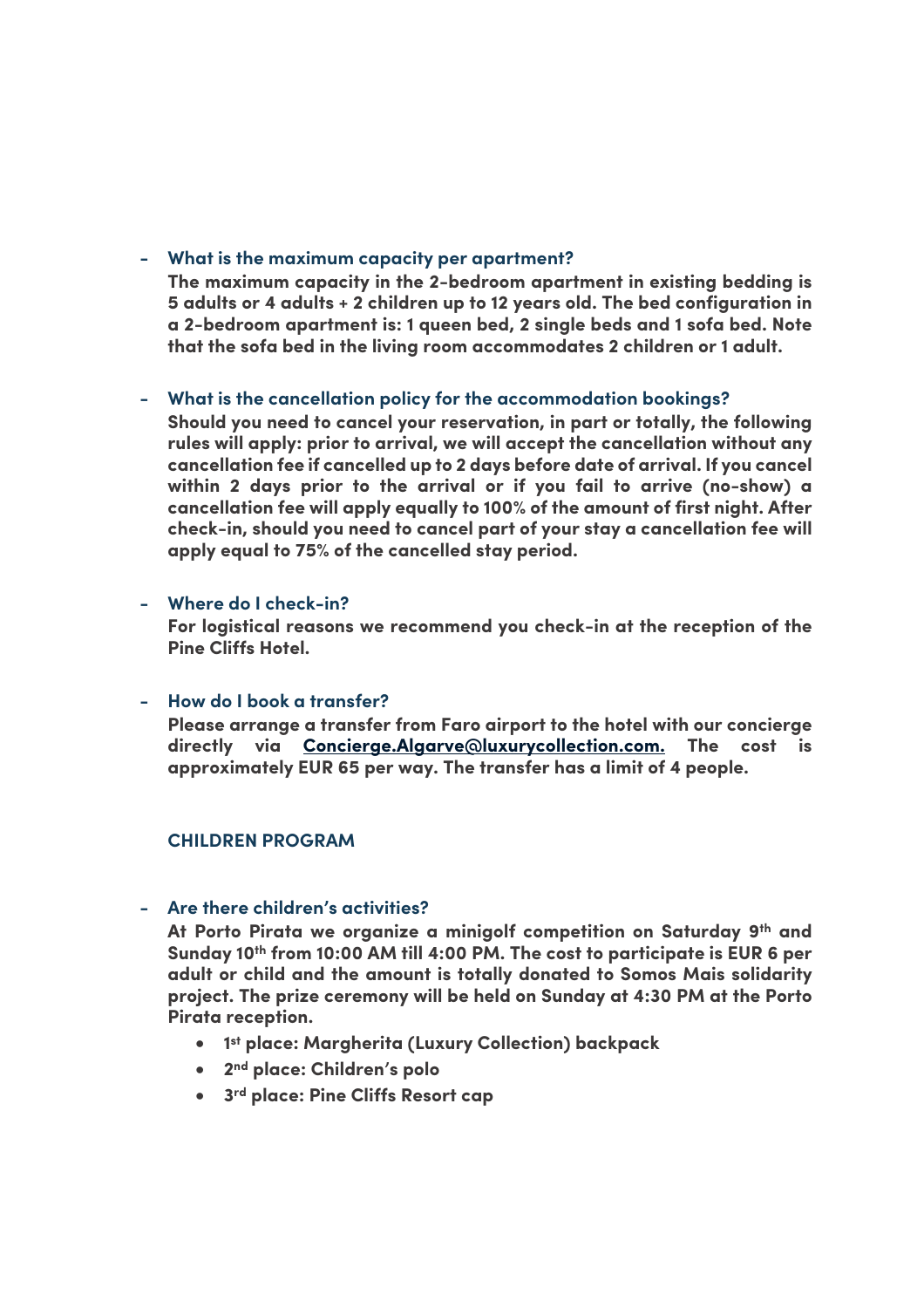#### **TOURNAMENT**

#### **- When are we playing the final?**

**On Sunday the 10th of April the players tee off at 8:00 AM through a shotgun start. Note that the finale can only be played by winners of the weekly tournaments.**

#### **- What time is the award ceremony?**

**The award ceremony will be right after lunch on Sunday, so the estimated time is around 4:00PM.** 

#### **- Is there a Gala event included in the program?**

**No, the event will be concluded with the prize ceremony right after Sunday lunch.** 

#### **- What if I don't have a valid golf handicap?**

**You need to attach a copy of your golf handicap when signing up. Without this you will not be eligible for prizes.**

#### **- Is a golf clinic organized?**

**Yes, on Saturday the 9th of April at 10:00AM. This is a complimentary clinic only for the winners of the weekly tournament. We aim to have 2 golf pros supporting 20 players.**

#### **- Can I bring someone to join me for the friendly tournament on the 9th of**

### **April at 10:00AM?**

**Yes, as winners of the weekly tournament you can bring 1 guest. Note that for each player (both winners and guest) participating in the friendly tournament a fee of EUR 25 applies. Registration must be done by 5:00PM on March 15, 2022.** 

- **- What are the prizes\*? Golf**
- **1st place: 7 nights | Grosvenor House, Dubai**
- **2nd place: 3 nights | Afonso XIII, Sevilla**
- **3rd place: 3 nights | YOTEL Porto**